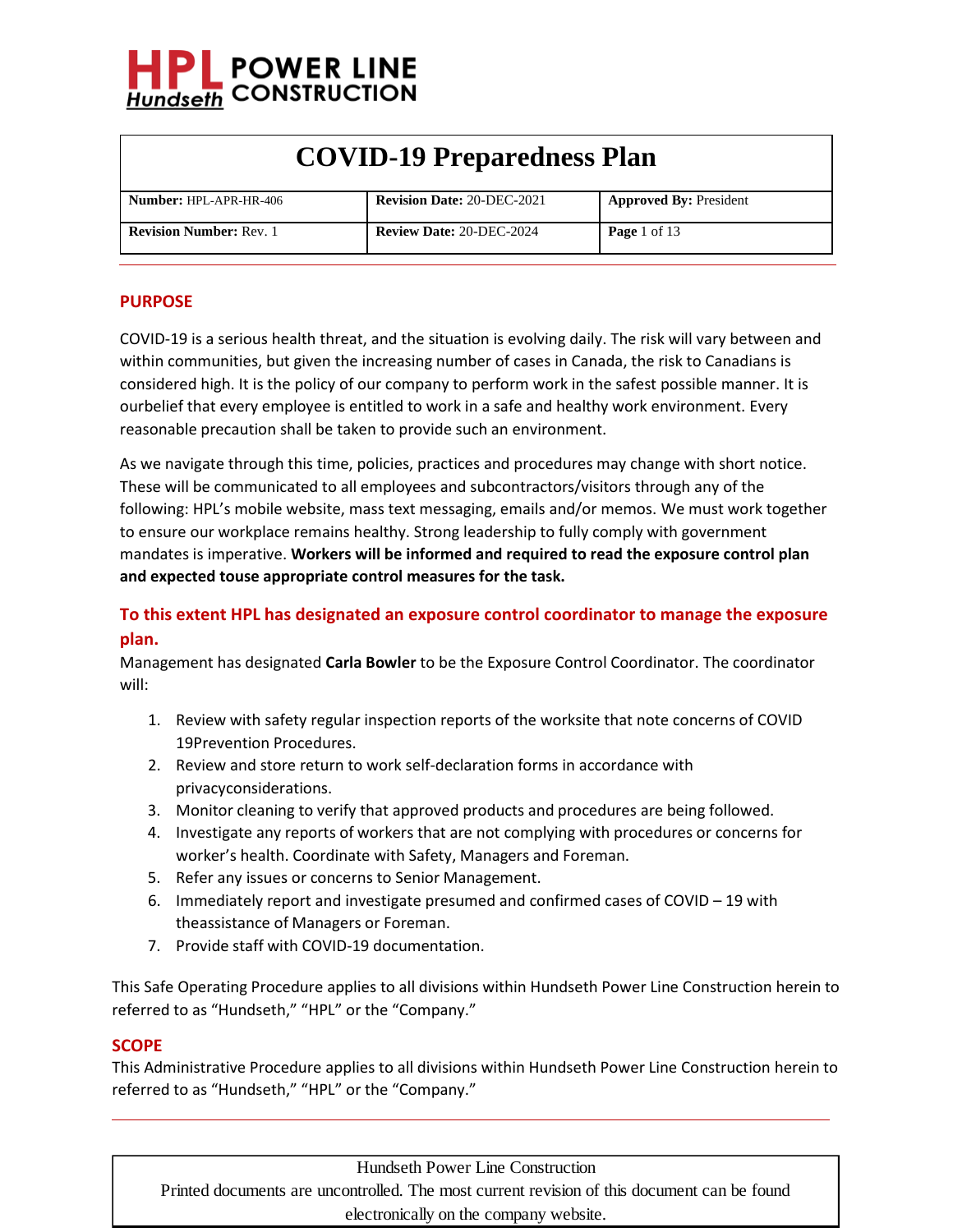

| <b>Number: HPL-APR-HR-406</b>  | <b>Revision Date: 20-DEC-2021</b> | <b>Approved By: President</b> |
|--------------------------------|-----------------------------------|-------------------------------|
| <b>Revision Number: Rev. 1</b> | <b>Review Date: 20-DEC-2024</b>   | <b>Page</b> 2 of 13           |

#### **RECORD KEEPING**

Our company will keep records of instruction and training provided to workers regarding COVID-19, aswell as exposure reports and first aid records.

#### **ANNUAL REVIEW**

During the Pandemic, we will review the exposure control plan regularly and update it as necessary, in consultation with our Exposure Control Coordinator and senior management team. The joint health andsafety committee will review at each quarterly meeting or ad hoc as necessary. After the Pandemic we will review and update the exposure plan as often as necessary or every three years.

#### **WHAT IS CORONAVIRUS**

Coronaviruses are a large family of viruses. Some cause illness in people and others cause illness in animals. Human coronaviruses are common and are typically associated with mild illnesses, similar to the common cold. COVID-19 specifically is a new illness that can affect your lungs and airways.

#### **HOW DOES CARONAVIRUS SPREAD**

People can catch COVID-19 from others who have the virus. The disease can spread from person to person through small droplets from the nose or mouth which are spread when a person with COVID-19 coughs or exhales. These droplets land on objects and surfaces around the person. Other people then catch COVID-19 by touching these objects or surfaces, then touching their eyes, nose or mouth. People can also catch COVID-19 if they breathe in droplets from a person with COVID-19 who coughs out or exhales droplets. Therefore it is important to stay more than 2 meters (6 feet) away from a person whois sick.

#### **SYMPTOMS**

Those who are infected with COVID-19 may have little to no symptoms. You may not know you have symptoms of COVID-19 because they are similar to a cold or flu. Symptoms may take up to 14 days to appear after exposure to COVID-19. People who have been infected with COVID-19 may not exhibit anysymptoms for up to 14 days but can still transmit the virus during that time. Older people or those withchronic illnesses may be at higher risk for a more severe form of the disease.

#### **Symptoms include:**

- new or worsening cough
- shortness of breath or difficulty breathing
- temperature equal to or over 38°C

Hundseth Power Line Construction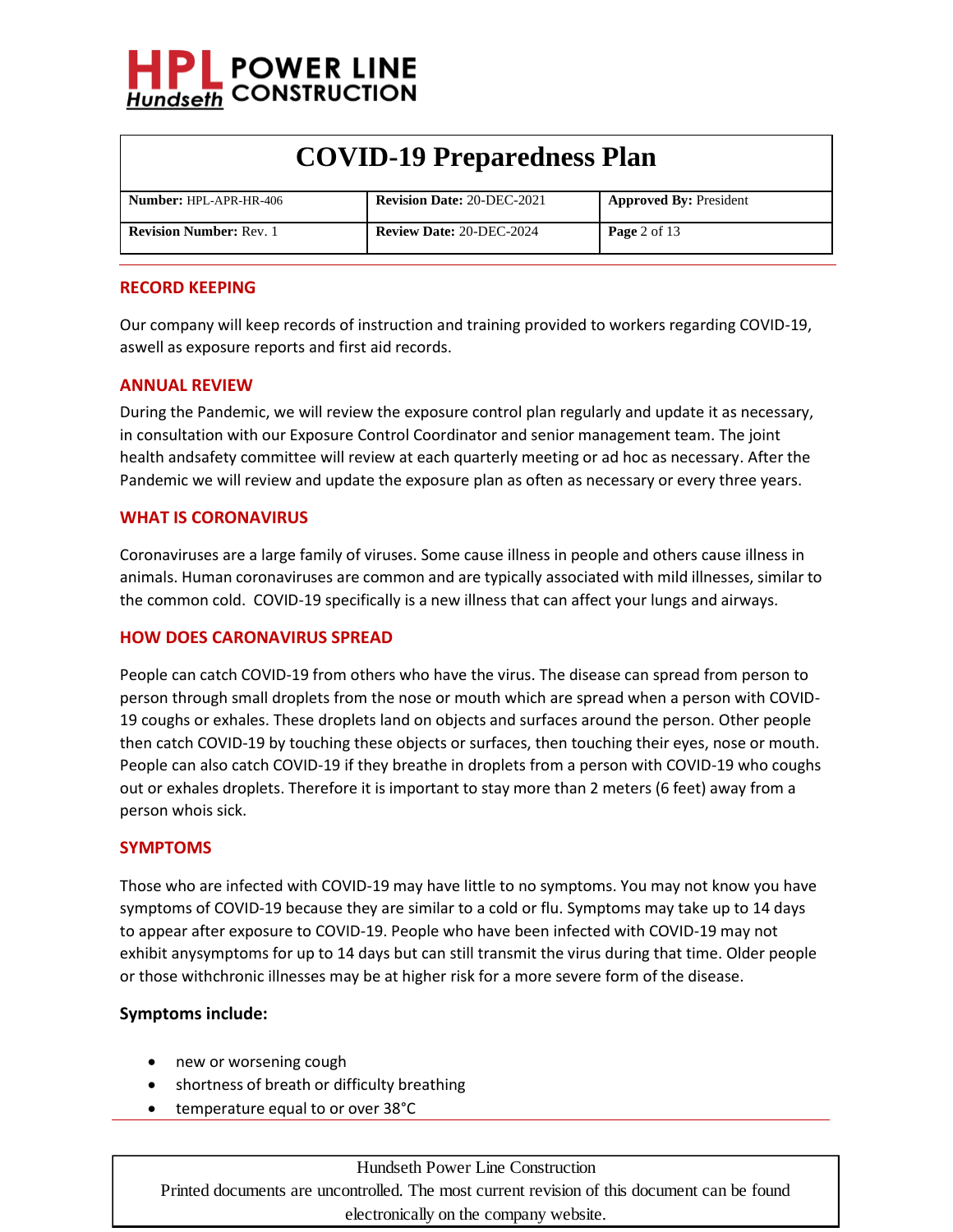

| <b>Number:</b> HPL-APR-HR-406  | <b>Revision Date: 20-DEC-2021</b> | <b>Approved By: President</b> |
|--------------------------------|-----------------------------------|-------------------------------|
| <b>Revision Number: Rev. 1</b> | <b>Review Date: 20-DEC-2024</b>   | <b>Page</b> $3$ of 13         |

- feeling feverish
- chills
- fatigue or weakness
- muscle or body aches
- new loss of smell or taste
- headache
- gastrointestinal symptoms (abdominal pain, diarrhea, vomiting)
- feeling very unwell

#### **TREATMENT**

Most people with COVID-19 illness will recover on their own. There is no specific treatment for diseasecaused by COVID-19. Severe or worsening symptoms may require supportive treatment in hospital. If symptoms feel worse than a standard cold, see a health care provider or call Healthline at 811. If Healthline 811 recommends you seek acute care, they will provide instruction to call ahead.

**Currently, there are vaccines that protects against coronaviruses, including COVID-19, however there are new strains that present themselves from time to time and additional vaccinations (boosters) may be required.**

#### **GENERAL RECOMMENDED PRACTICES TO PROTECT YOURSELF**

As a respiratory illness, the best method to protect yourself against COVID-19 is to practise everydaypreventive actions, including:

- Practice proper cough and sneezing etiquette (into the bend of your elbow)
- Wash your hands often with soap and water; if soap and water are not available, use an alcohol-based hand sanitizer
- Avoid touching your eyes, nose and mouth with unwashed hands
- Clean and disinfect your home and workspace regularly
- Maintain safe food practices. Do not share food or drinks
- Avoid close contact with people who are sick
- Stay home as much as possible and avoid public areas
- Practice physical distancing of 2 meters (6 feet)
- Do not leave your home if you are sick.

#### Hundseth Power Line Construction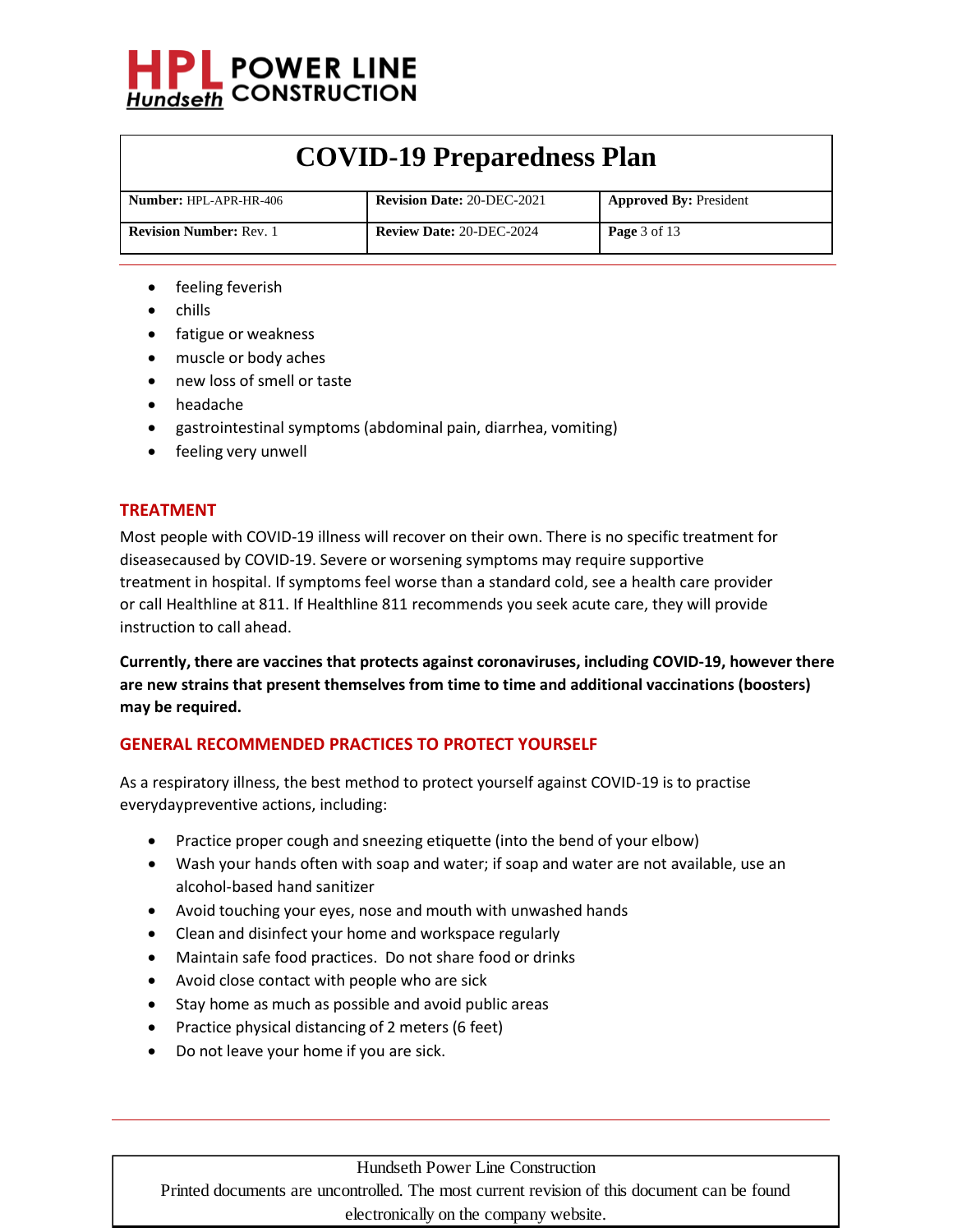

| <b>Number: HPL-APR-HR-406</b>  | <b>Revision Date: 20-DEC-2021</b> | <b>Approved By: President</b> |
|--------------------------------|-----------------------------------|-------------------------------|
| <b>Revision Number: Rev. 1</b> | <b>Review Date: 20-DEC-2024</b>   | <b>Page</b> 4 of 13           |

#### **WORKERS WHO MAY BECOME EXPOSED**

Any person who cannot self-isolate in their residence is at risk of being exposed to COVID-19. Workers who must interact with the Public are also at higher risk.

### **HEALTH VERIFICATION OF WORKERS, SUB CONTRACTORS AND VISITORS**

The health and well-being of workers and visitors is paramount. To protect workers, subcontractors, visitors and provide a safe and healthy workplace there is an increased responsibility on all supervisorsto be vigilant and that includes monitoring for symptoms of COVID- 19.

Workers, sub-contractors, and visitors who are exhibiting symptoms of COVID-19 or are otherwise recommended to be in self-isolation or self-quarantine in accordance with recommendations of the Federal and Provincial guidelines are not permitted on projects.

Any sub-contractors or visitors, intending to access the site must, to the best of their knowledge, confirm they are free of COVID-19 symptoms and related restrictions in accordance with Federal and Provincial guidelines. Be fully vaccinated or have proof of a negative Covid 19 test within the past 7 days.

Each employee must perform a self-assessment on HPL's Ecompliance prior to coming into work.

Foreman's must document each day on their HARA an attendance of workers by name. In the event that there is a COVID issue later this information will be especially helpful in identifying potential exposures. HARA's to be stored in accordance with company policy.

All supervisors are required to verify, at start of shift, that their workers are healthy, fit for work and to trebest of their knowledge, free of any symptoms or restrictions associated with COVID-19 in accordance with the Self-Assessment Checklist and recommendations of the Federal and Provincial guidelines.

Sub-contractors must provide an update on their workers' health to the HPL contact person on site at the satof their shift. If there are any significant changes in attendance or health concerns notify the Exposure Control Coordinator.

#### **CONTROL MEASURES**

#### **RESPONSIBILITIES**

- 1. All employees are required to complete their self-assessment on eCompliance
- 2. Foreman/supervisors are required to complete risk assessments (HARA) on site each day toensure Control Measures are implemented for exposure control.

Hundseth Power Line Construction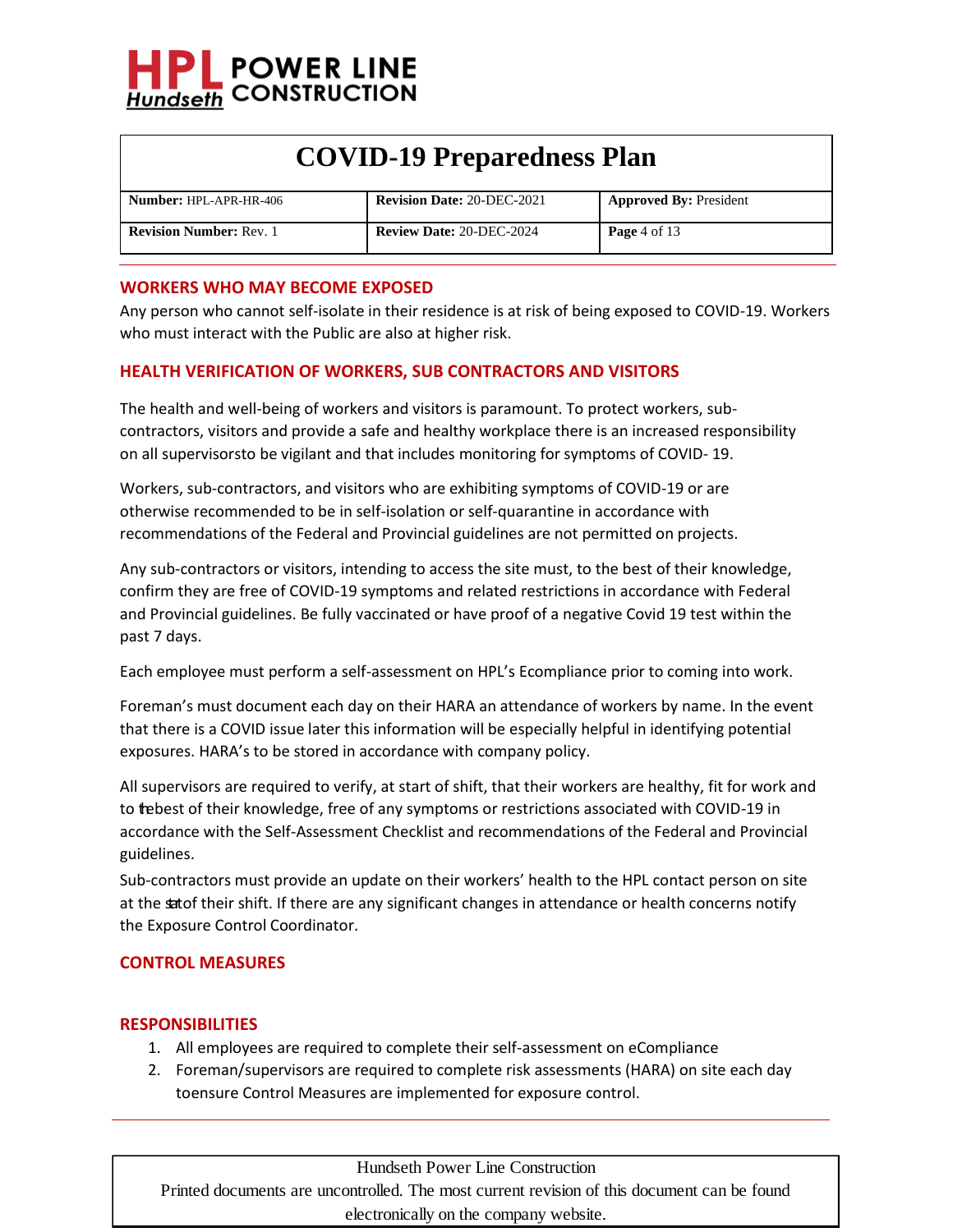

| <b>Number: HPL-APR-HR-406</b>  | <b>Revision Date: 20-DEC-2021</b> | <b>Approved By: President</b> |
|--------------------------------|-----------------------------------|-------------------------------|
| <b>Revision Number: Rev. 1</b> | <b>Review Date: 20-DEC-2024</b>   | <b>Page</b> 5 of 13           |

- 3. Workers are required to follow all exposure control requirements and report exposure hazardsimmediately.
- 4. Foreman/supervisors/managers are required to complete worksite inspections regularly toensure Control Measure are being followed.
- 5. The safety department will review risk assessments and inspections to ensure Controls areadequate.
- 6. Follow SaskPower's reporting requirements

### **ELIMINATION**

- Management will cancel all nonessential face to face meetings and non-essential training or travel. Essential meetings may continue with proper physical distancing and masking.
- The company will evaluate worker positions and where possible, have workers work from home fpossible.
- Requested salespeople do not access workplace or site in person.
- Employees no longer share accommodations when traveling for work.
- Eliminate employees having to sign the HARA
- Eliminate interprovincial travel for crews.

### **SAFE PRACTICES AND PROCEDURES**

#### **YOUR HEALTH AND PROTECTING OTHERS.**

Adherence to safety practices & procedures is necessary as safety and health is our principal concern. Workers and Sub Contractors who do not comply with these practices & procedures may be asked to leave the site and not permitted to return until the current situation is less acute.

### **PHYSICAL DISTANCING PRACTICE**

All workers and subcontractors shall observe physical distancing. Physical distancing measures includemaintaining two meters (six feet) from others.

- 1. In the situations where workers cannot maintain two meters' workers will complete a hazardassessment prior, to ensure exposure is minimized. An appropriate control measure will be identified and utilized such as masks (the assessment determines whether cotton or paper), declaration of fit for duty (HARA or Individual record).
- 2. Lunch and Coffee breaks must be taken maintaining 2 meters. It is strongly encouraged and recommended that workers take breaks in vehicles or in the equipment they areassigned to,

Hundseth Power Line Construction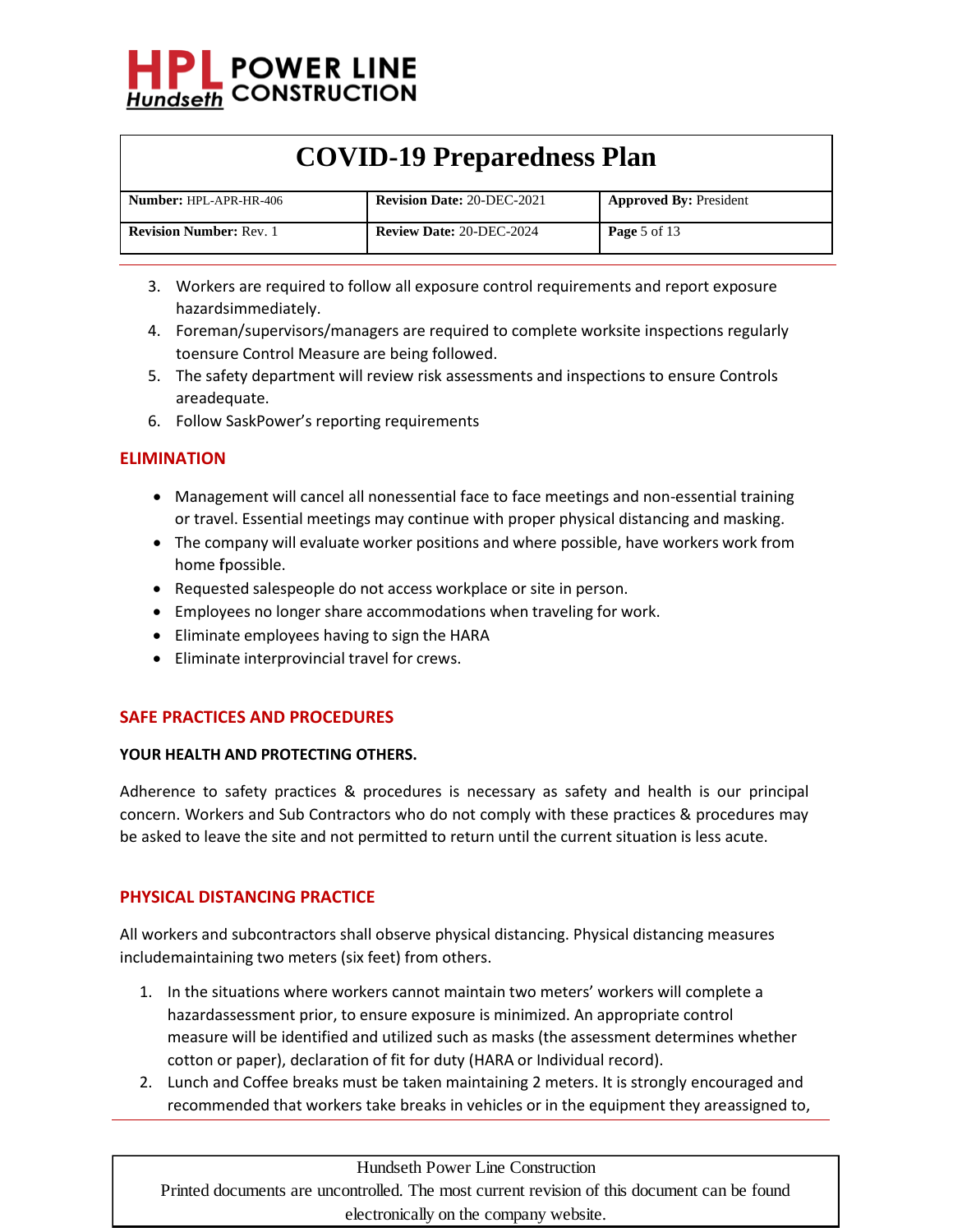

| <b>Number: HPL-APR-HR-406</b>  | <b>Revision Date: 20-DEC-2021</b> | <b>Approved By: President</b> |
|--------------------------------|-----------------------------------|-------------------------------|
| <b>Revision Number: Rev. 1</b> | <b>Review Date: 20-DEC-2024</b>   | <b>Page</b> 6 of 13           |

and stagger break times.

- **3.** HARA meetings will be held outdoors, and all workers will maintain 2 meters distance during themeeting. The Forman will record all worker names for attendance. **Signatures will not be required. HPL is moving towards electronic tailboards in eCompliance.**
- 4. Managers will minimize the movement of workers from one crew to another.
- 5. Workers shall not congregate in meeting areas, smoking areas, stairwells, etc. unless they are matring2 meters from each other.
- 6. Wherever possible, meetings will be held using various forms of telecommunication.
- 7. Admittance to the Main Office will been restricted, areas such as the shop and tool areas will besegregated, and only authorized people will be allowed in those areas. Workers will stay in the approved boundaries and ask approved personnel for items needed in those areas.
- 8. Regular inspections of the work areas will be conducted to verify that workers are practicingphysical distancing.

### **COUGH / SNEEZE ETIQUETTE**

Workers are expected to follow cough/sneeze etiquette, which is a combination of measures that minimizes the transmission of diseases via droplet or airborne routes. Cough/sneeze etiquette includesthe following:

- 1. Cover your mouth and nose with a disposable tissue or the crease of your elbow when yousneeze or cough.
- 2. Use tissues to contain secretions and dispose of them promptly in a waste container
- 3. Turn your head away from others when coughing or sneezing
- 4. Wash hands for a minimum of 20 seconds.

#### **HAND WASHING AND HAND SANITIZATION**

Hand washing minimizes the risk of infection. Proper hand washing helps prevent the transfer of infectious material from the hands to other parts of the body—particularly the eyes, nose, and mouth—or to other surfaces that are touched.

HPL will provide or make available hand sanitization on each site to meet the needs of the volume ofworkers.

#### **TOOLS & EQUIPMENT**

Regular disinfection of tools and equipment during the workday is an essential exposure controlmeasure. All workers are required to strictly follow this practice.

Hundseth Power Line Construction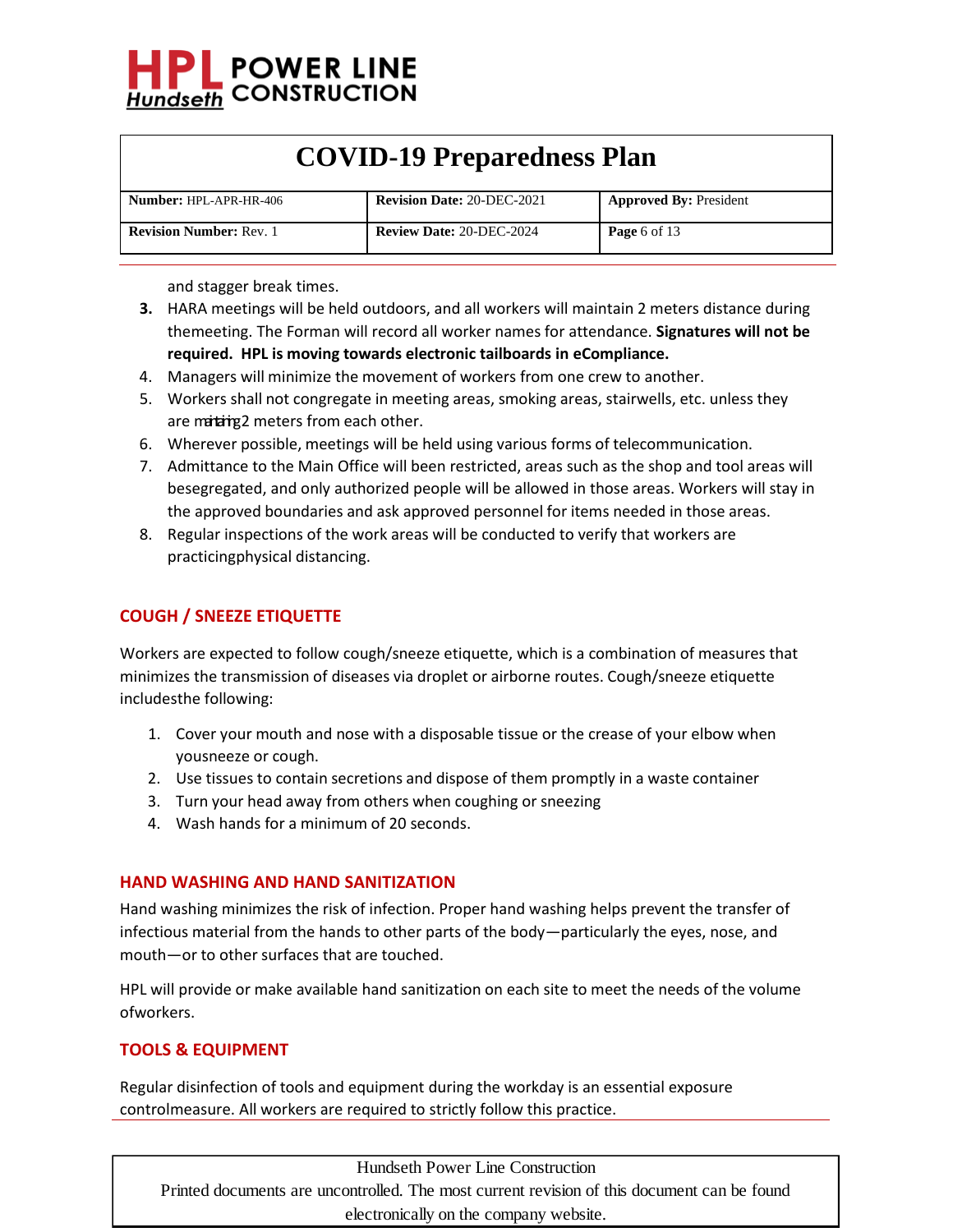

| <b>Number: HPL-APR-HR-406</b>  | <b>Revision Date: 20-DEC-2021</b> | <b>Approved By: President</b>  |
|--------------------------------|-----------------------------------|--------------------------------|
| <b>Revision Number: Rev. 1</b> | <b>Review Date: 20-DEC-2024</b>   | <b>Page</b> $7 \text{ of } 13$ |

- 1. Avoid sharing tools or equipment.
- 2. Where possible operators will use the same equipment for the shift.
- 3. Tools should be disinfected prior to starting the task and after the task is complete.
- 4. Machinery must be wiped down by the operator and periodically throughout the day if possible.
- 5. If you must share equipment, clean and disinfect points of contact on the equipment. Example: on a shared extended work platform, before use wipe down controls, gate, guardrails,and any other parts touched by hands. Disinfect it when you are done.

#### **Areas to Disinfect**

- Handles, doors and railings
- Operating controls and steering wheels
- Any other surface that a worker must touch to operate or use the tool or machine.

#### **SITE ACCESS**

Site access will be restricted to only individuals working for the project.

- 1. If you are experiencing symptoms, you will NOT be allowed on site.
- 2. If you are experiencing symptoms, please call your supervisor and STAY HOME. Followgovernment guidelines for reporting and self-isolation.

Requirements for site access must be strictly followed. Anyone who does not follow these requirementswill be subject to the company discipline policy.

#### **OFFICES AND LUNCHROOMS**

- 1. Maintain the physical distance requirements.
- 2. Do not touch items "keep your hands to yourself".
- 3. Do not share keyboard or mouse, pens, clipboards or documents.
- 4. Commonly touched items like door handles, chairs, tables, etc. will be disinfected regularly.
- 5. When using handrails Do not slide your hand down them.
- 6. Alcohol based hand sanitizer will be provided for crews and office areas.
- 7. Signage will be posted to remind workers to wash or disinfect their hands.
- 8. Coffee/lunch breaks will be staggered to reduce the number of workers in the lunchroom at thesame time.
- 9. Garbage will be removed on a regular basis.
- 10. Ensure sufficient fresh air supply to reduce "recirculating" the air inside the lunchroom.

#### Hundseth Power Line Construction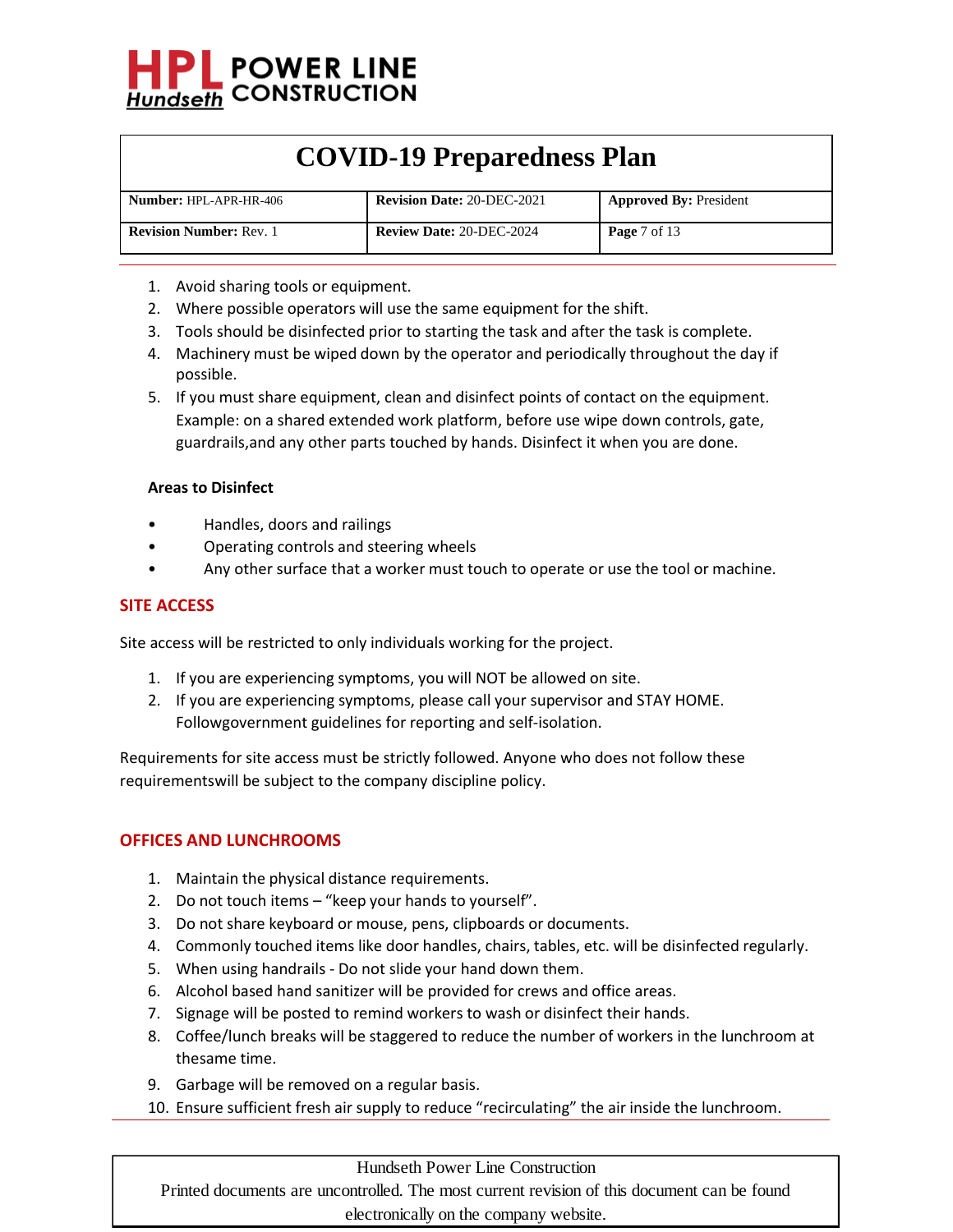

| <b>Number: HPL-APR-HR-406</b>  | <b>Revision Date: 20-DEC-2021</b> | <b>Approved By: President</b> |
|--------------------------------|-----------------------------------|-------------------------------|
| <b>Revision Number: Rev. 1</b> | <b>Review Date: 20-DEC-2024</b>   | <b>Page 8 of 13</b>           |

- 11. Will have access to tissues and disposable towels.
- 12. Will have no touch trash receptacles.

#### **SELF-AWARENESS & REPORTING**

All employees, subcontractors and visitors will be required to report symptoms immediately to yoursupervisor or the Exposure Control Coordinator.

If you are exhibiting flu‐like symptoms such as fever, coughing or congestion: **Do not come to work**.

- Consult with Healthline 811, and request to have a COVID test done.
- Inform the Exposure Control Coordinator for further information

The response to the COVID‐19 virus continues to change on a regular basis. All parties are required to meet current requirements and be adaptable to new initiatives when required.

#### **PERSONAL PROTECTIVE EQUIPMENT**

- Nitrile gloves will be required to be used inside rubber hot gloves that are shared betweenemployees.
- Masks should be used by employees who are required to complete defined tasks that cannotkeep physical distance.

#### **PROCEDURES FOR USE OF NITRILE GLOVES**

#### **Ensure Proper Fitting**

One of the most important steps to wearing nitrile gloves is having a proper fitting glove. Ill-fitting gloveswill increase the likelihood of injury or contamination.

If your glove is too big, the loose-fitting material will cause dexterity and grip to be reduced. If yourglove is too small, you risk ripping or puncturing your glove and decreased hand flexibility.

- 1. While wearing your gloves, extend your fingers until they are straight.
- 2. You will know your gloves are too small if the nitrile is stretching.
- 3. Your glove is also too small if you see tears forming in the material where your thumb meetsyour palm.

#### **Putting Gloves On**

1. You should put on your gloves in a clean area with clean hands.

Hundseth Power Line Construction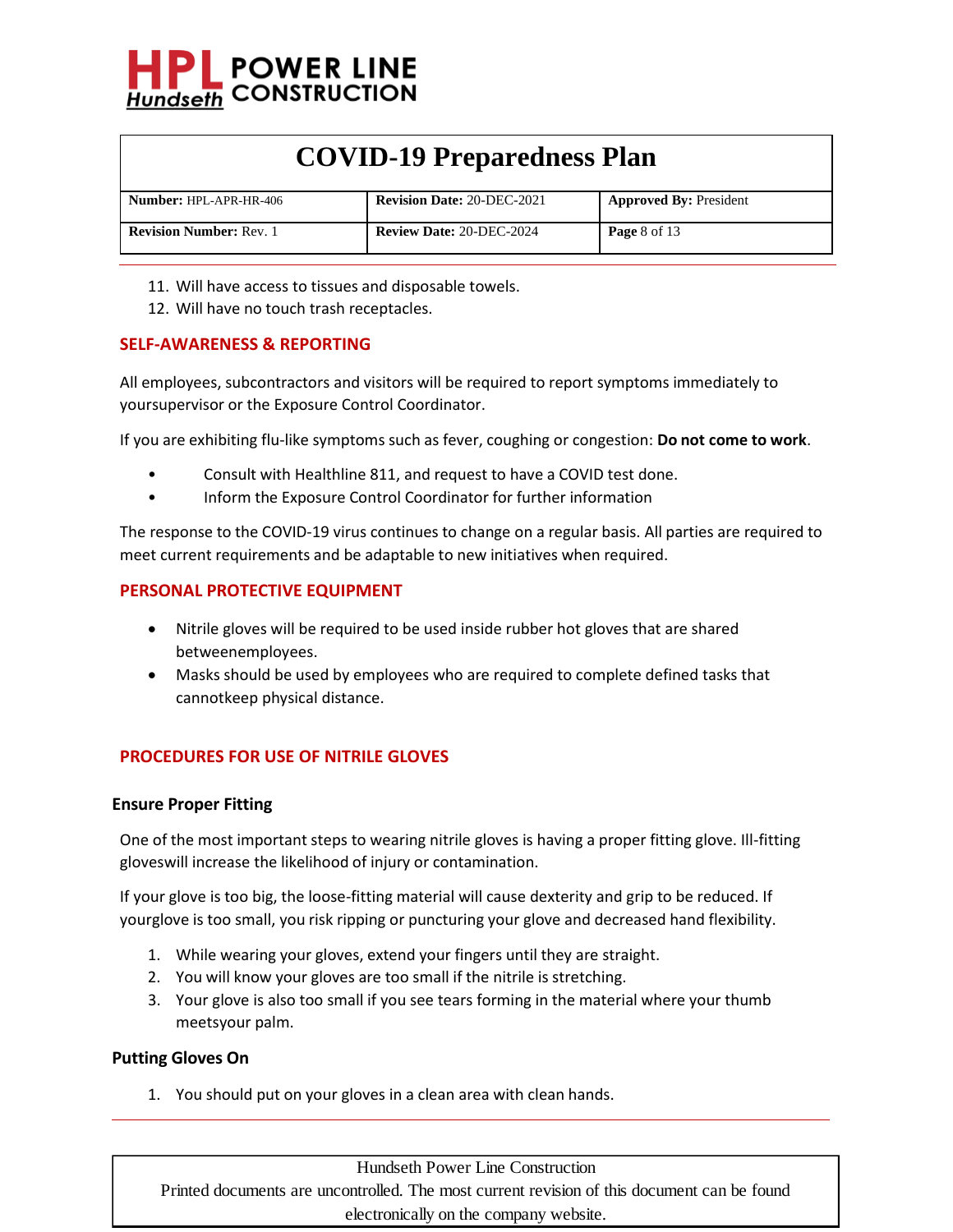

| <b>Number: HPL-APR-HR-406</b>  | <b>Revision Date: 20-DEC-2021</b> | <b>Approved By: President</b> |
|--------------------------------|-----------------------------------|-------------------------------|
| <b>Revision Number: Rev. 1</b> | <b>Review Date: 20-DEC-2024</b>   | <b>Page</b> 9 of 13           |

- 2. Do not place them on a dirty surface.
- 3. Never put on your nitrile gloves if you have not just washed your hands.
- 4. Do not touch the outside of the glove as you put them on.
- 5. Put the nitrile glove on your dominant hand, while touching it as little as possible.
- 6. Put the other glove on your non dominant hand, using your gloved dominant hand to pull it on.
- 7. Once both gloves are on your hands you can adjust your fingers and the fit of the glove.

#### **How to Remove Gloves**

- 1. Grasp the outside of one glove at the base of the palm. Do not touch your bare skin.
- 2. Peel the glove away from your body, pulling it inside out.
- 3. Hold the glove you just removed in your gloved hand.
- 4. Peel off the second glove by putting your fingers inside the glove at the top of your wrist.
- 5. Turn the second glove inside out while pulling it away from your body, leaving the first gloveinside the second.
- 6. Dispose of the gloves safely in a garbage can. Do not reuse the gloves.
- 7. Clean your hands immediately after removing gloves.

### **HOW TO PUT ON AND TAKE OFF A MASK**

Remember, a mask should only be used where social distance cannot be maintained.

- 1. Before touching the mask, clean hands with an alcohol-based hand rub or soap and water
- 2. Take the mask and inspect it for tears or holes.
- 3. Orient which side is the top side (where the metal strip is).
- 4. Ensure the proper side of the mask faces outwards (the coloured side).
- 5. Place the mask to your face. Pinch the metal strip or stiff edge of the mask so it molds to theshape of your nose.
- 6. Pull down the mask's bottom so it covers your mouth and your chin.
- 7. After use, take off the mask; remove the elastic loops from behind the ears while keeping the mask away from your face and clothes, to avoid touching potentially contaminated surfaces ofthe mask.
- 8. Discard the mask in a garbage can immediately after use.
- 9. Perform hand hygiene after touching or discarding the mask Use alcohol-based hand rub or, ifvisibly soiled, wash your hands with soap and water.

#### Hundseth Power Line Construction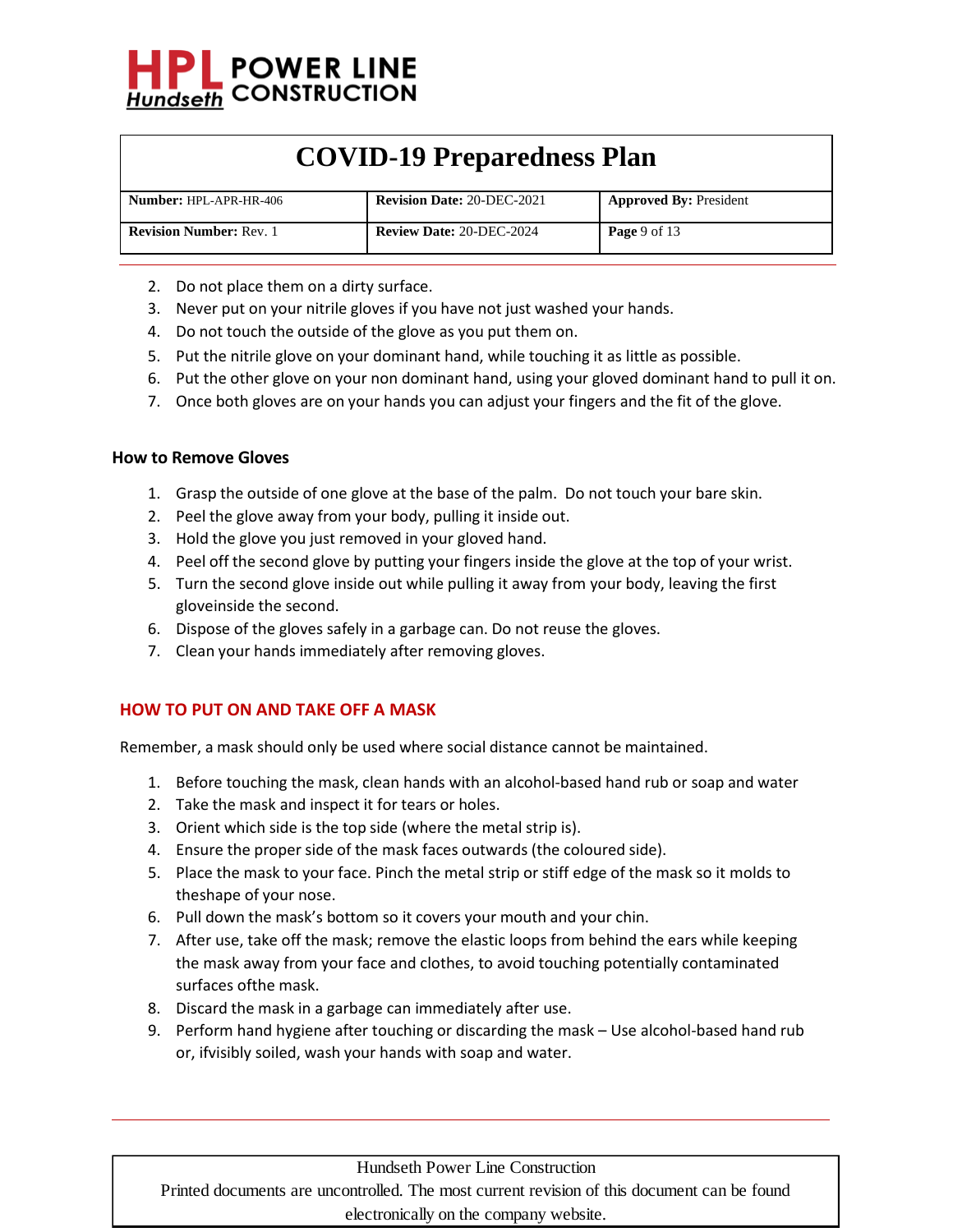

| <b>Number: HPL-APR-HR-406</b>  | <b>Revision Date: 20-DEC-2021</b> | <b>Approved By: President</b> |
|--------------------------------|-----------------------------------|-------------------------------|
| <b>Revision Number: Rev. 1</b> | <b>Review Date: 20-DEC-2024</b>   | <b>Page</b> 10 of 13          |

### **METHODS OF CLEANING, DISINFECTING OR DISPOSING OF CLOTHING, PERSONAL PROTECTIVE EQUIPMENT OR OTHER EQUIPMENT CONTAMINATED WITH AN INFECTIOUS ORGANISM**

During the COVID 19 Public Health Emergency, enhanced cleaning and disinfection should be used onworksites to reduce the risk of disease transmission. Infectious waste is anything contaminated with human and/or animal:

- Blood.
- Bodily fluids, e.g., saliva, mucous, or pus.
- Waste products (feces, urine, and vomit).
- Skin or tissue.

These can contaminate all sorts of surfaces and materials.

#### **GENERAL HYGIENE**

Clean and disinfect all frequently touched surfaces. This includes but is not limited to:

- tabletops
- control panels
- computer/keyboard/mouse
- doorknobs
- light switches
- handles

Cleaning and disinfection should be done as often as possible and a minimum of once a day. Avoid sharing items. Disinfect any shared items before sharing.

#### **During cleaning/disinfection**:

- If the surface is dirty remove visible dust and debris and clean using detergent or soap priorto disinfection.
- Follow disinfection product manufacturer's instructions for disinfection as per the actionstaken document.
- bathrooms
- tools
- operating controls
- steering wheels

Cleaning and disinfection should be done as often as possible and a minimum of once a day.

Hundseth Power Line Construction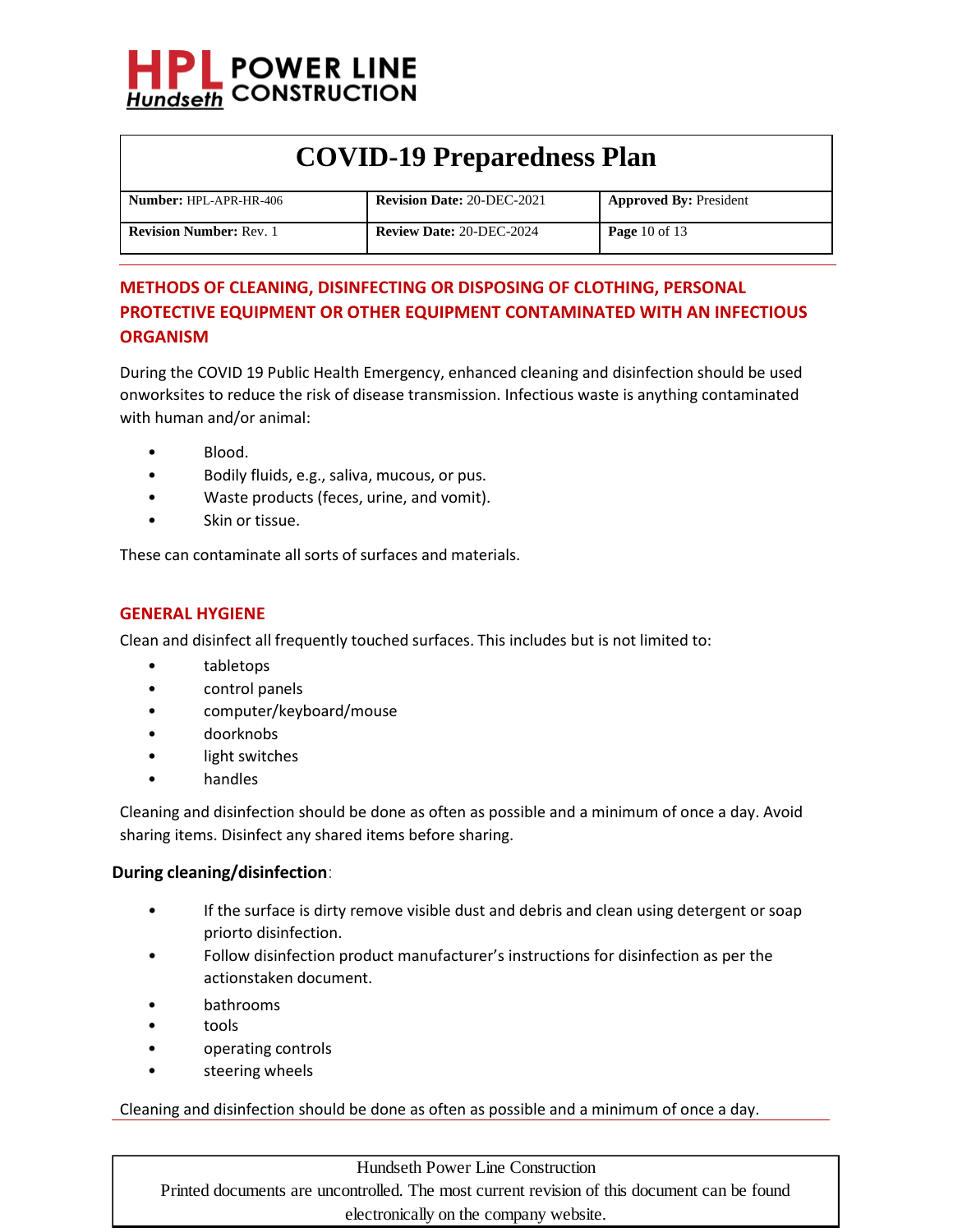

| <b>Number: HPL-APR-HR-406</b>  | <b>Revision Date: 20-DEC-2021</b> | <b>Approved By: President</b> |
|--------------------------------|-----------------------------------|-------------------------------|
| <b>Revision Number: Rev. 1</b> | <b>Review Date: 20-DEC-2024</b>   | <b>Page 11 of 13</b>          |

Avoidsharing items. Disinfect any shared items before sharing.

#### **During cleaning/disinfection:**

- If the surface is dirty remove visible dust and debris and clean using detergent or soap priorto disinfection.
- Follow disinfection product manufacturer's instructions for disinfection as per the actionstaken document.

#### **What products should be used for disinfection:**

- Household or commercial disinfection products (follow manufacturer's instructions for disinfection), or a bleach solution (20 ml bleach per litre of water).
- Do not mix bleach with ammonia or any other cleaning product

#### **After cleaning/disinfection:**

• Wash hands with soap and water, and if not available then hand sanitizer.

#### **POTENTIAL VIRUS CONTAMINATION**

In the event there is a presumptive case of COVID  $-19$ , present on site, we will isolate and clean workareas/surfaces that may have been contaminated. In the event a confirmed case of COVID-19 was present on site, close the site and thoroughly disinfect work site or office location.

All cleaning products and procedures used, must be approved by the senior management team to verify that they are sufficient for disinfecting COVID-19. If products or procedures are deemed unreliable, theymust be discontinued.

#### **DISPOSAL**

All workers are required to follow disposal procedures for contaminated gloves or cleaning material.

- 1. Do not throw gloves or cleaning material on the ground.
- 2. Throw gloves and cleaning material into garbage cans.

#### **COMMUNICATION OF BASIC ILLNESS PREVENTION HYGIENE**

Signage and posters regarding proper hand washing, hand sanitizing, physical distancing, etc. will be posted at/near project entry points, break and lunchrooms, restroom facilities, on safety boards, mobileweb site, etc.

Hundseth Power Line Construction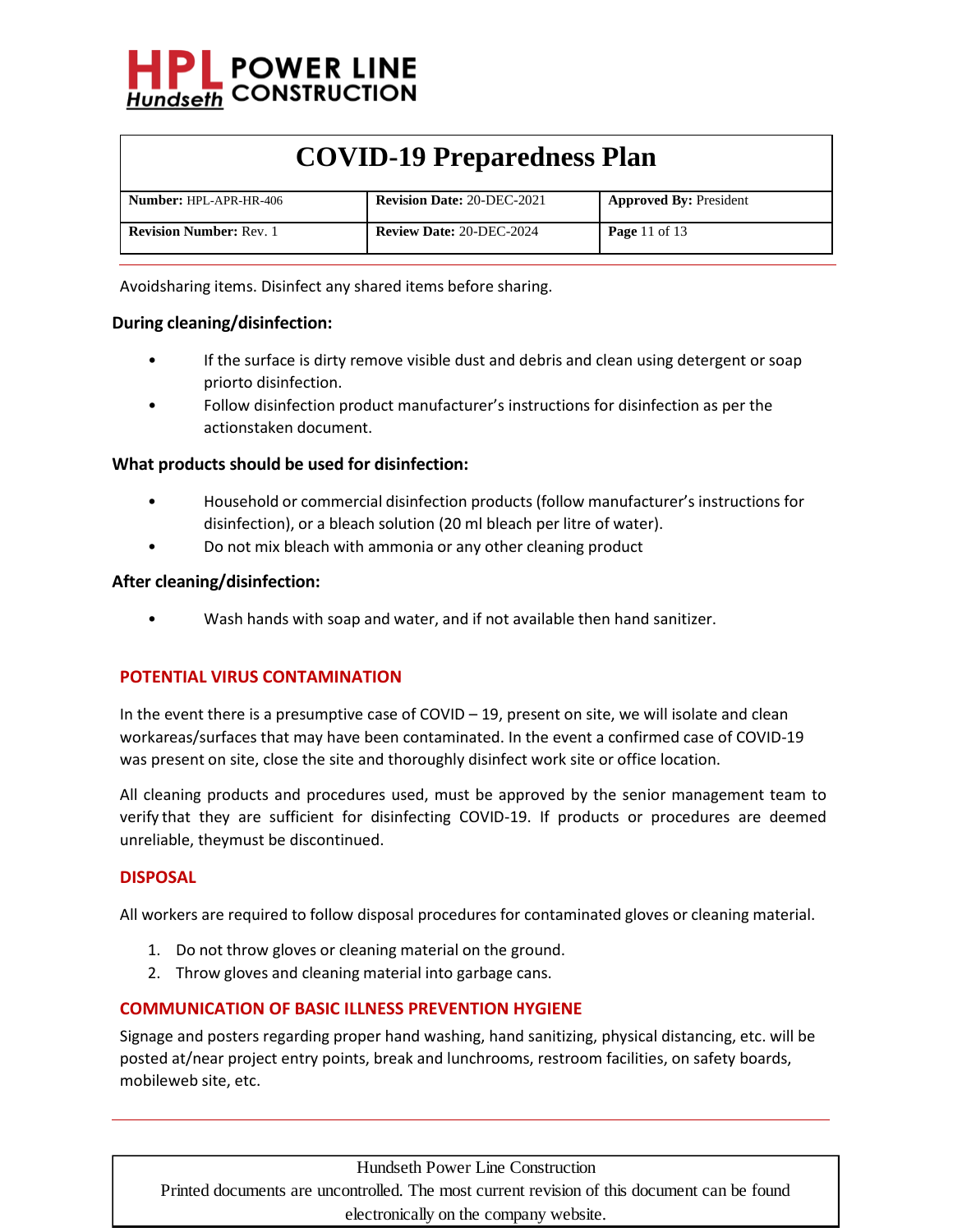

| <b>Number: HPL-APR-HR-406</b>  | <b>Revision Date: 20-DEC-2021</b> | <b>Approved By: President</b> |
|--------------------------------|-----------------------------------|-------------------------------|
|                                |                                   |                               |
| <b>Revision Number: Rev. 1</b> | <b>Review Date: 20-DEC-2024</b>   | <b>Page</b> 12 of 13          |
|                                |                                   |                               |
|                                |                                   |                               |

#### **EXPOSURE EMERGENCY PROCEDURES**

#### **FIRST AID TREATMENT**

If workers are feeling unwell or exhibiting symptoms of COVID -19 they must inform their Supervisor ASAP. If they are fit enough to leave the workplace and arrive home safely, they should go home andfollow the Government Public Health instructions for reporting self -isolating, testing and treatment.

#### **WHAT TO DO WITH A CONFIRMED COVID-19 CASE**

In the event of a confirmed case:

- 1. Notify everyone by mass text messaging and/or email as soon as it is possible.
- 2. Follow the guidelines provided by the Government of the province the employee is working in.
- 3. Recommend anyone exposed to the confirmed case be tested for COVID 19 virus.
- 4. Research is showing the virus lasts max 72 hours without people so we would shut down the workplace/worksite for 72 hours. Designate Disinfection crew to go in an disinfect area or call inrequired specialists.

### **GUIDELINE FOR EMPLOYEES WHO COHABITATE OR HAVE HAD CLOSE CONTACT WITH SOMEONE WHO HAS TESTED POSITIVE.**

- 1. All individuals are required to disclose if they are considered a close contact to persons who hastested positive for COVID-19. These individuals will be required to self-isolate for the duration indicated in the applicable provincial public health order. These individuals should contact Healthline 811 and follow health authority recommendations.
- 2. The Exposure Control Coordinator will notify all workers on that site of a positive test and a temporary stop work order will be issued, until a further site assessment can be carried out andan effective control plan implemented.
- 3. All workers will be asked to follow local exposure protocols as dictated by the governing healthauthority in their region.

#### **INVESTIGATION AND DOCUMENTATION OF WORK-RELATED EXPOSURE INCIDENTS**

Outbreaks are often the result of either failure in infection control practices or contaminated equipment. Management requires the investigation of all potential work-related exposure incidents to determine the cause and what corrective actions need to be implemented to prevent a recurrence.

Hundseth Power Line Construction